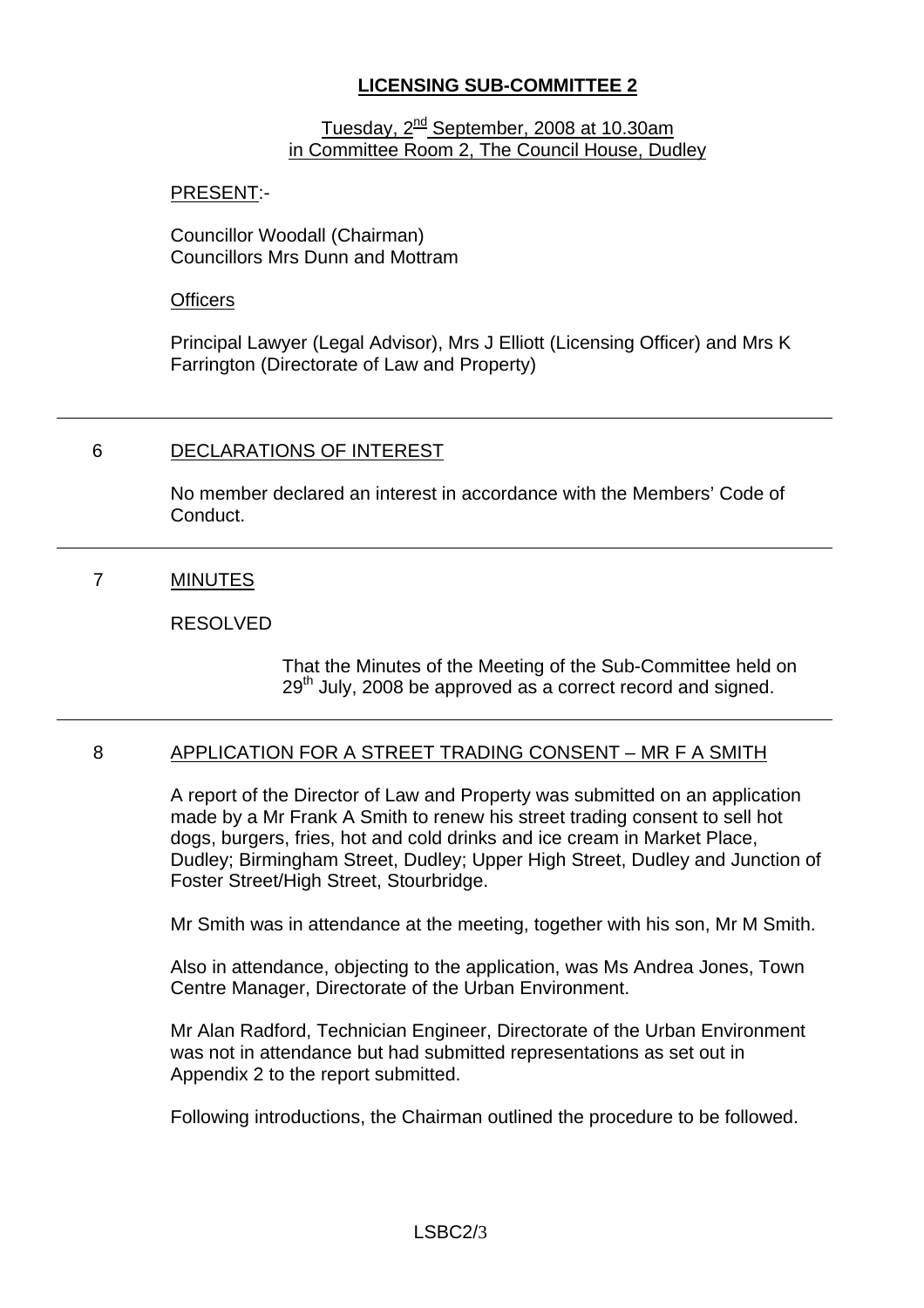Mrs J Elliott, Licensing Officer, Directorate of Law and Property, presented the report on behalf of the Council. It was noted that the Upper High Street, Dudley and Birmingham Street, Dudley sites had received objections. The Market Place, Dudley and the Junction of Foster Street/High Street, Stourbridge site would be granted.

Mr Smith then circulated written representations to the Sub-Committee for perusal. He stated that he had traded in Dudley since Dudley Council had first adopted street trading controls around 1980 without any objections being received despite numerous applications for renewal.

Mr Smith drew the Sub-Committees attention to Appendix 2, Mr Radford's objection and sought clarification as to whether Upper High Street, Dudley was a prohibited street. Mrs Elliott responded by confirming that the aforementioned street was not a prohibited street.

Mr Smith then referred to the objection Ms Jones raised regarding the Upper High Street, Dudley site, in which she stated that the proposed area was a parking area, which had a one hour parking restriction and would probably lead a fixed penalty notice being issued if Mr Smith's vehicle remained mobile for a long period of time. In response to the objection, Mr Smith informed the Sub-Committee that he had sought guidance on the issue from Mr Peter Van Geersdaele, Group Engineer, Directorate of the Urban Environment, who had informed him that if he had the consent of the Council to trade at that location, and it did not pose a danger or unreasonable obstruction or hazard to other road users and pedestrians, he would advise Parking Management not to take enforcement action against his unit.

Mr Smith then commented on the objection from Ms Jones regarding Birmingham Street. He stated that the photographs submitted with the written representations attached at Appendix 3 were photographs of the wrong site. At this juncture, Mr Smith circulated to the Sub-Committee photographs and plans of the intended site he wished to trade from.

Ms Jones then submitted apologies for looking at the wrong location but stated that the objection was still relevant to the proposed site on the grounds of illegal access to the site. The site would only be accessible via the pedestrian area by the bus station. In responding, the Sub-Committee stated that, if the application was granted, the onus would be on Mr Smith to follow the correct rules and regulations when accessing the site.

In relation to the Upper High Street location, Ms Jones stated that she had been advised that the site was a parking area only, which had a one hour parking constraint and that parking attendants were enforcing the parking restrictions and issuing fixed penalty notices. She also stated that, in her understanding, in order for a vehicle to park in one of the spaces for over an hour, a suspension in parking would need to be in place.